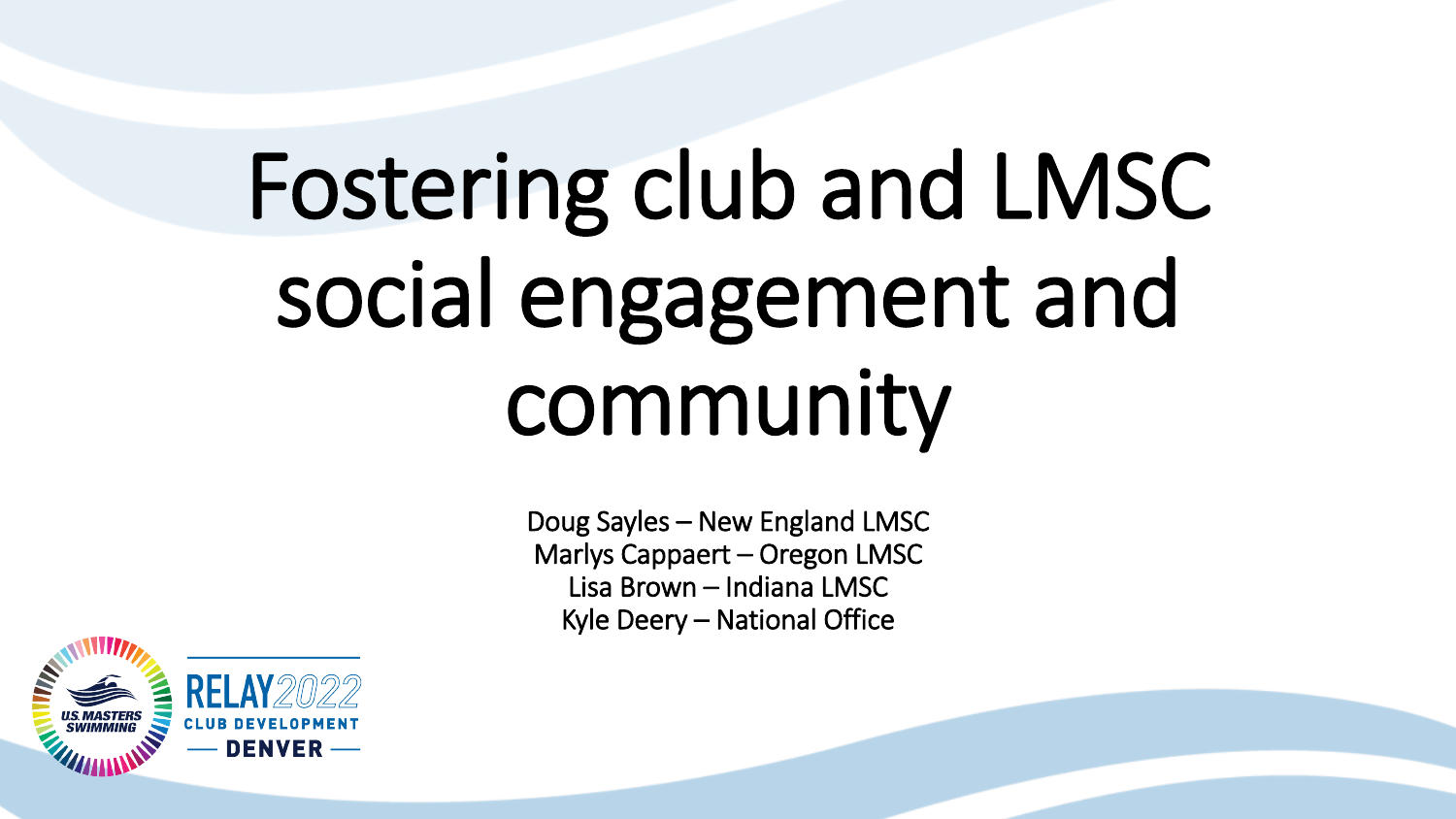Who are you, where are you from, what is your role within USMS nationally and/or locally, and what is your favorite USMS-related memory?

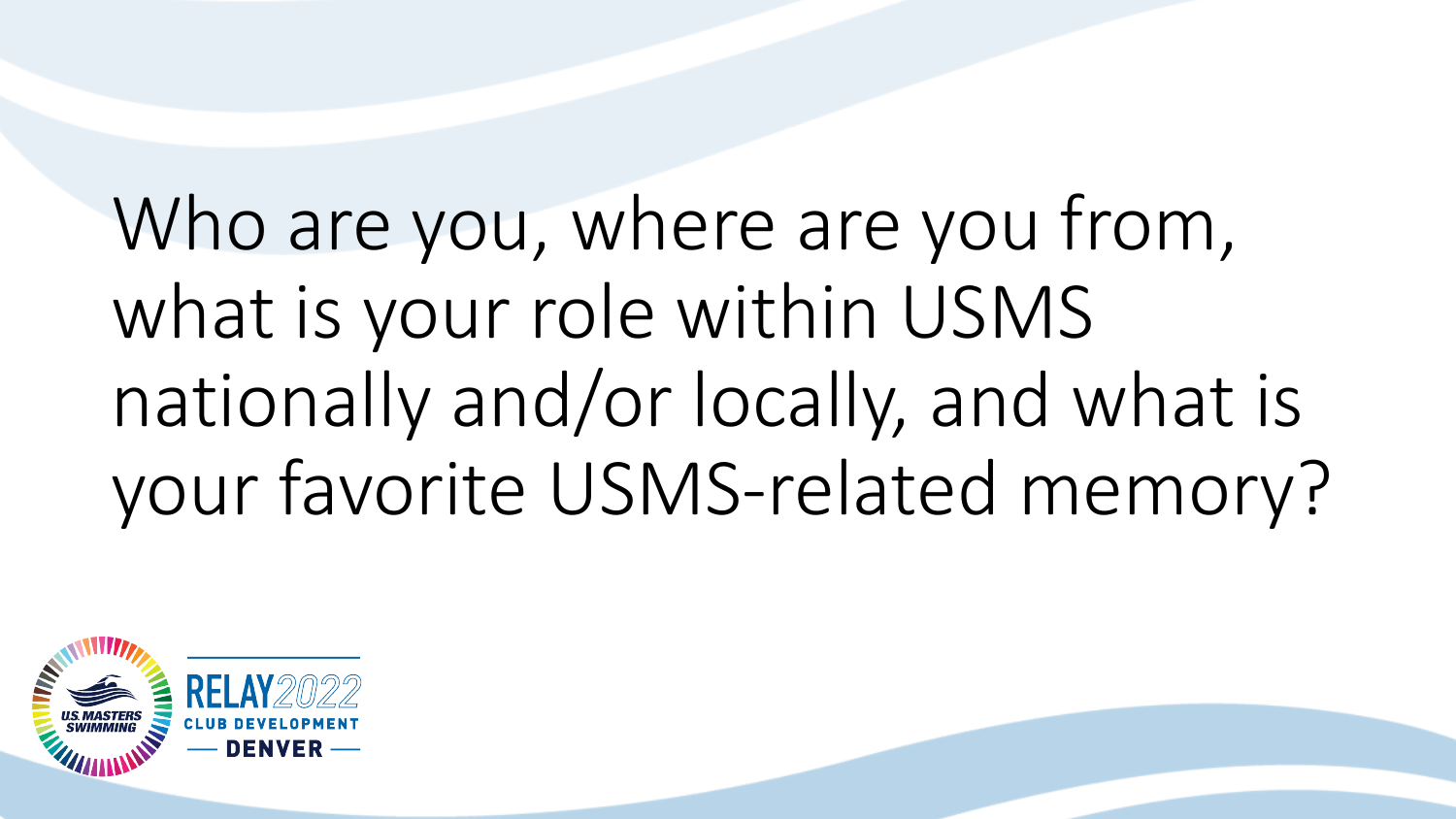## What is your single favorite club activity?

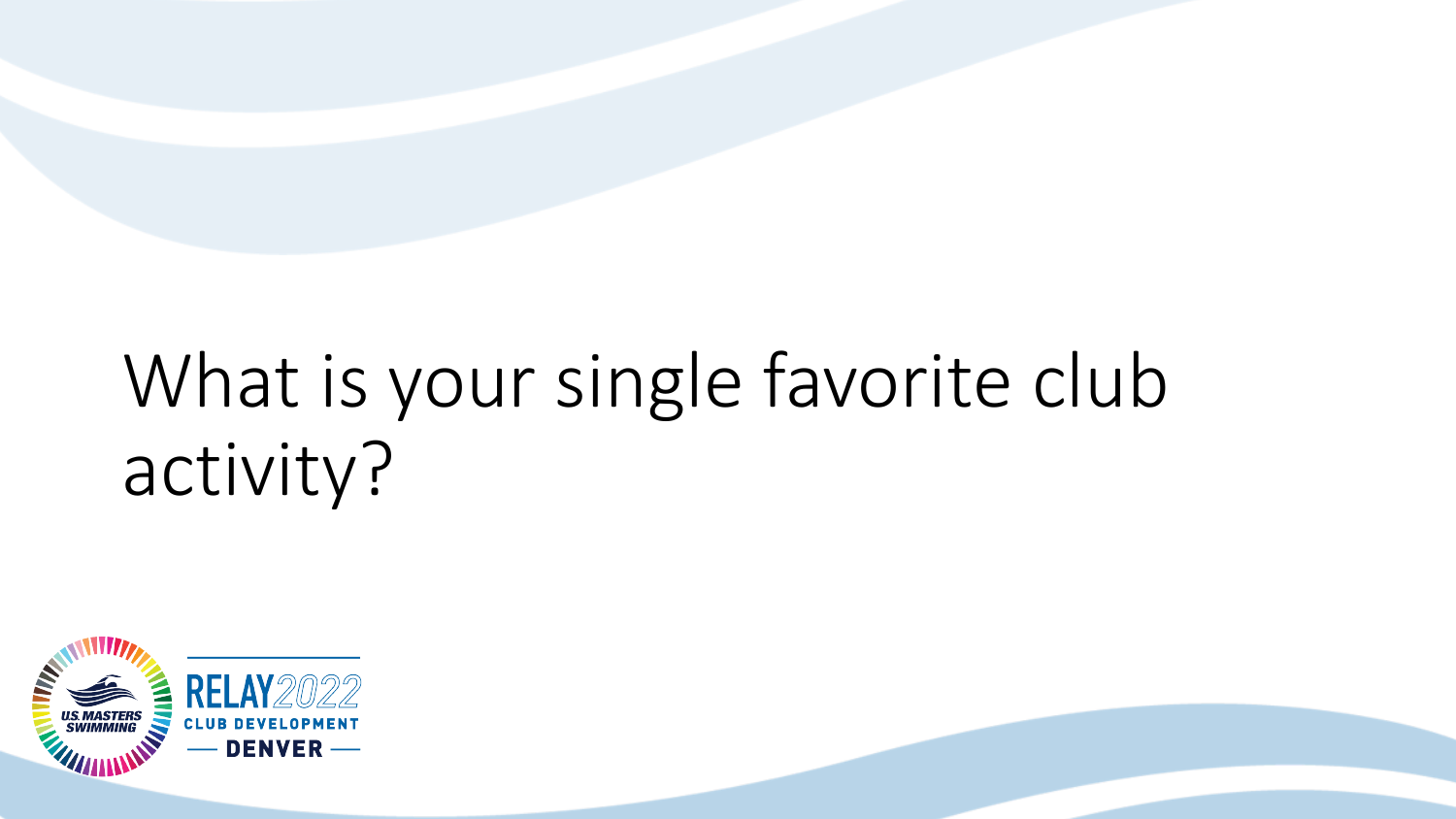#### How could your LMSC have helped enhance that activity?

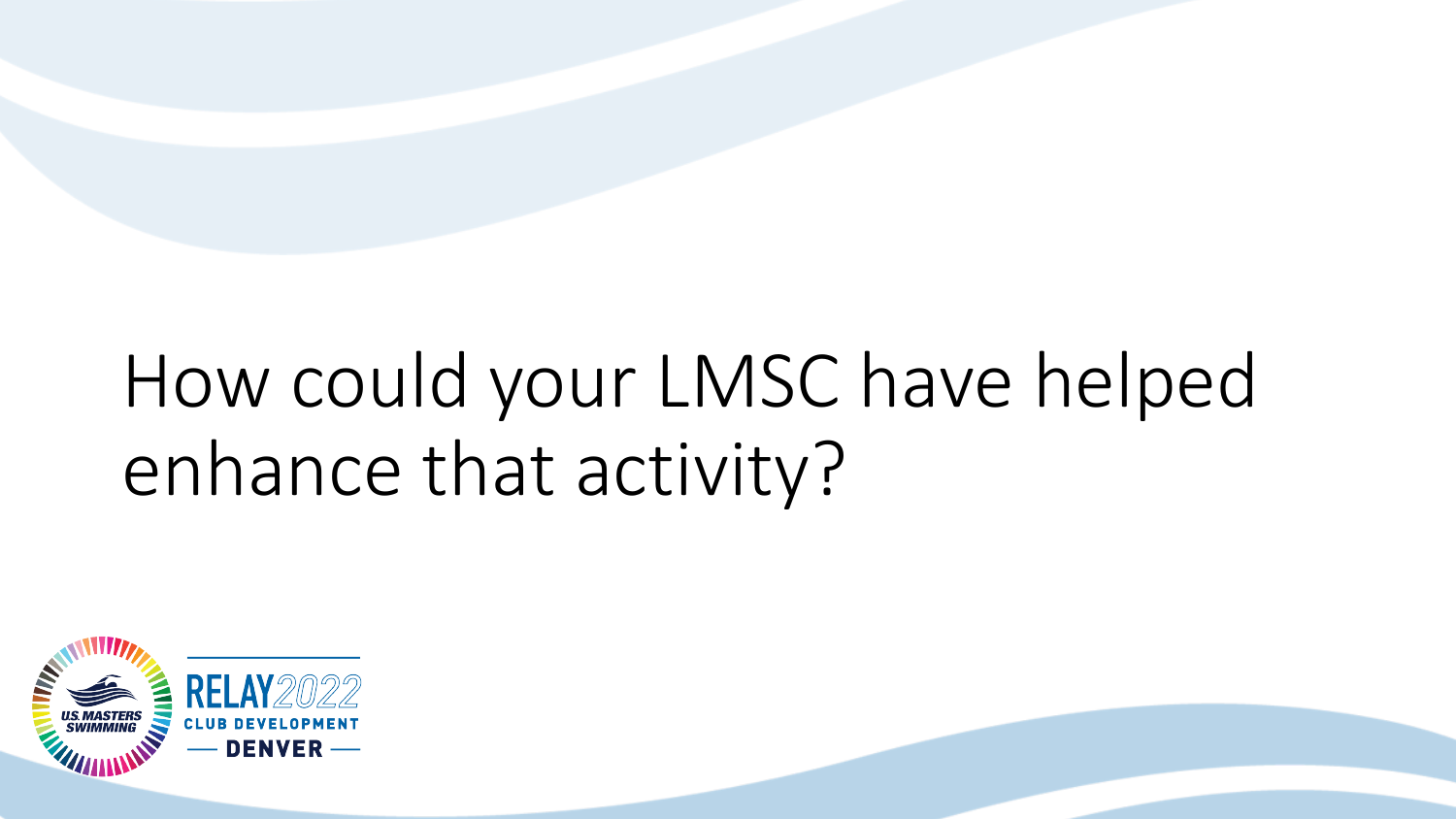# What one or two in-water activities do you recommend that every club should try to encourage social engagement and community building?

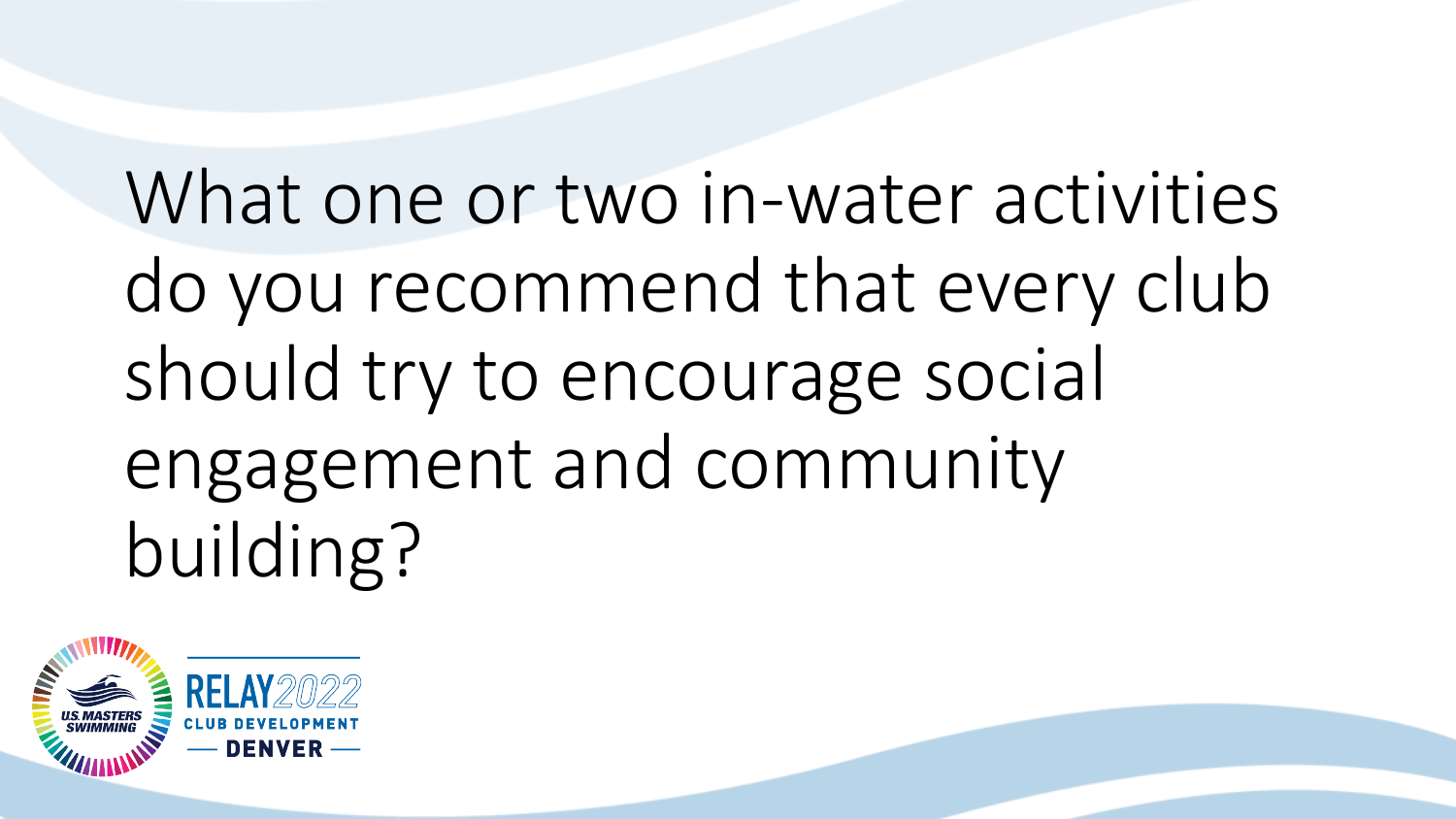What one or two out-of-water activities do you recommend that every club should try to encourage social engagement and community building?

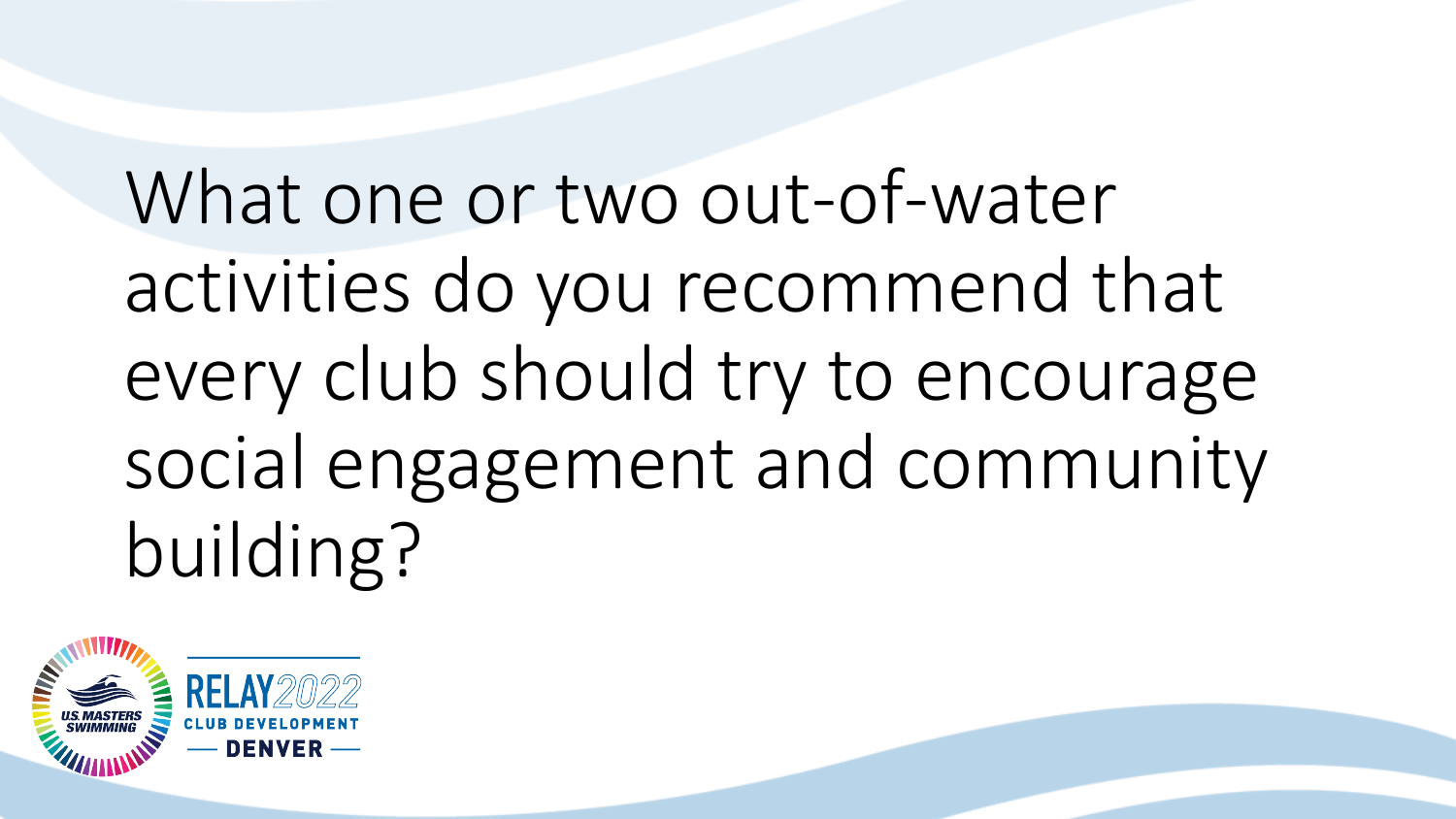#### What one thing helps make an activity succeed?

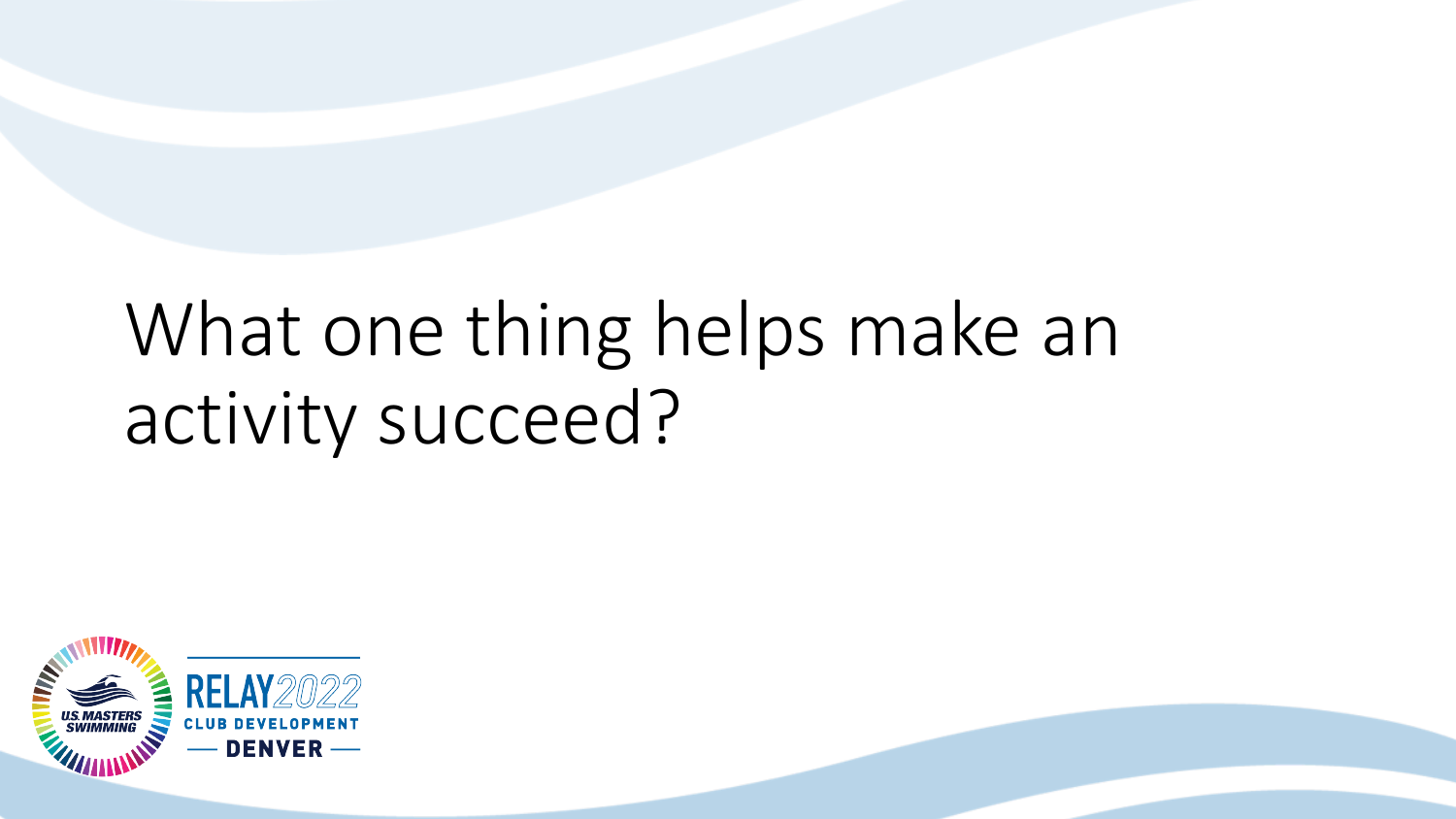What is the one thing you suggest that other LMSC volunteers do to help drive social engagement and community at the club or LMSC level?

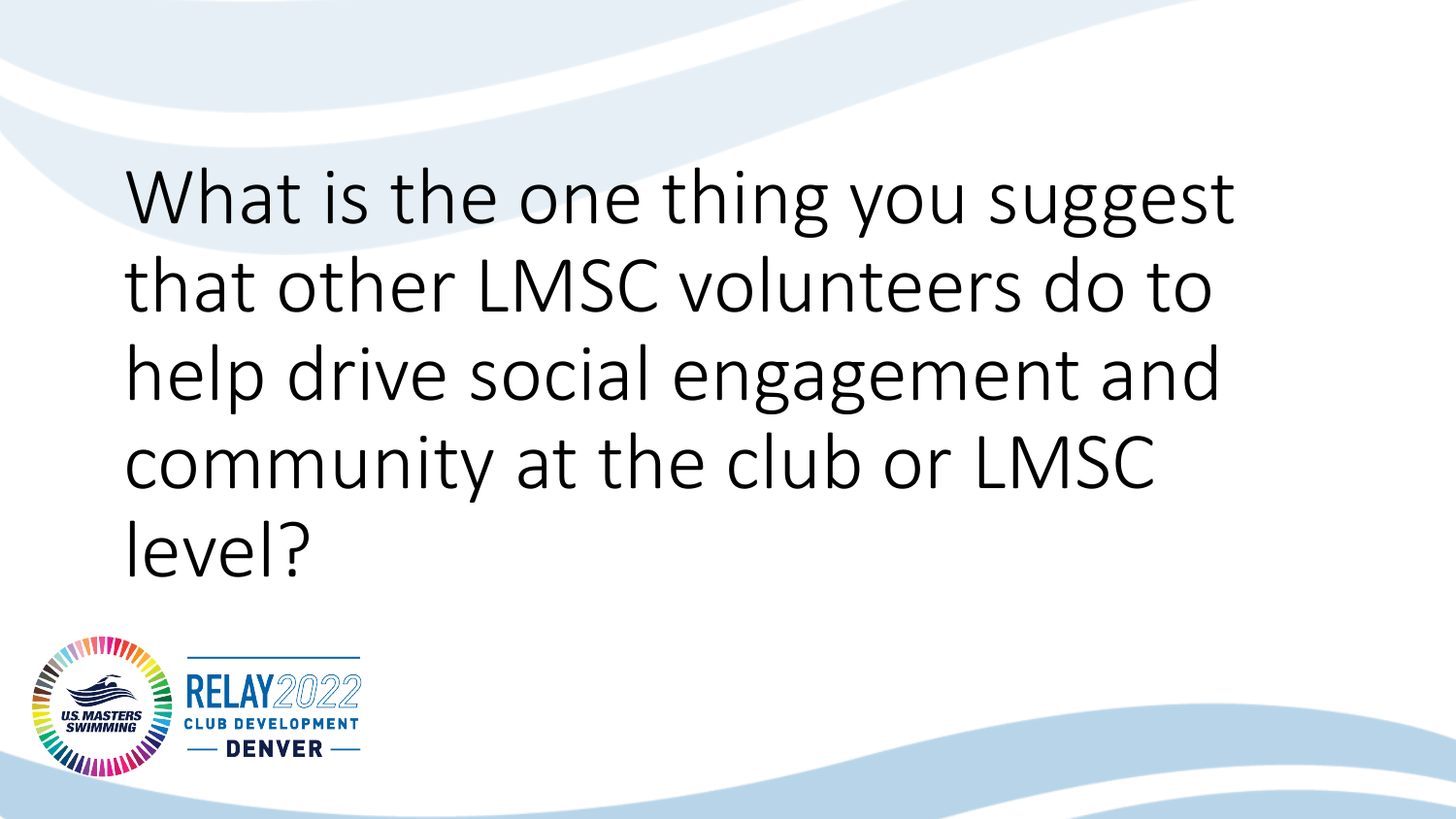#### Questions from the audience for the panelists

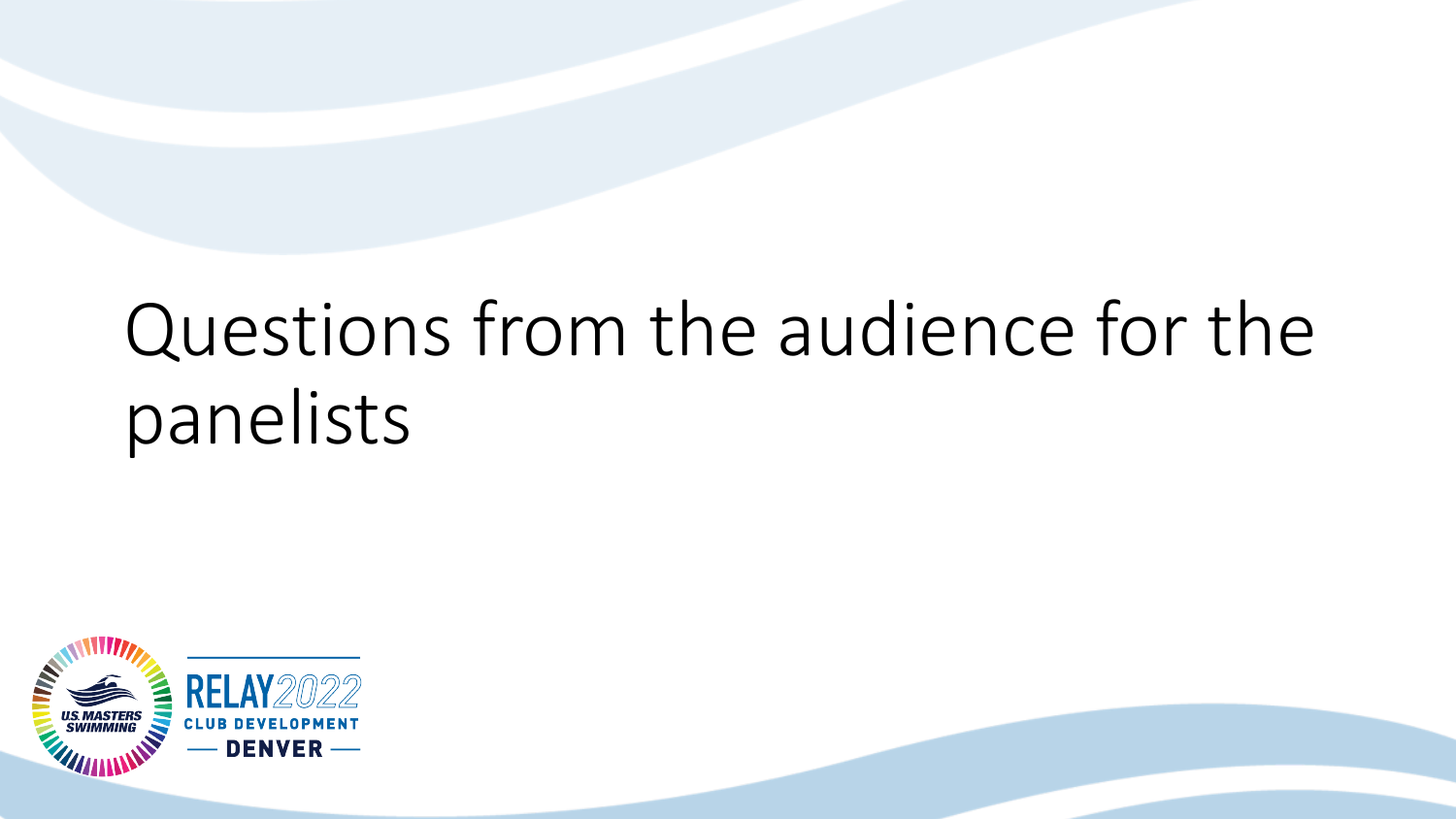## Ideas from the audience to share with the group that the panelists can comment on